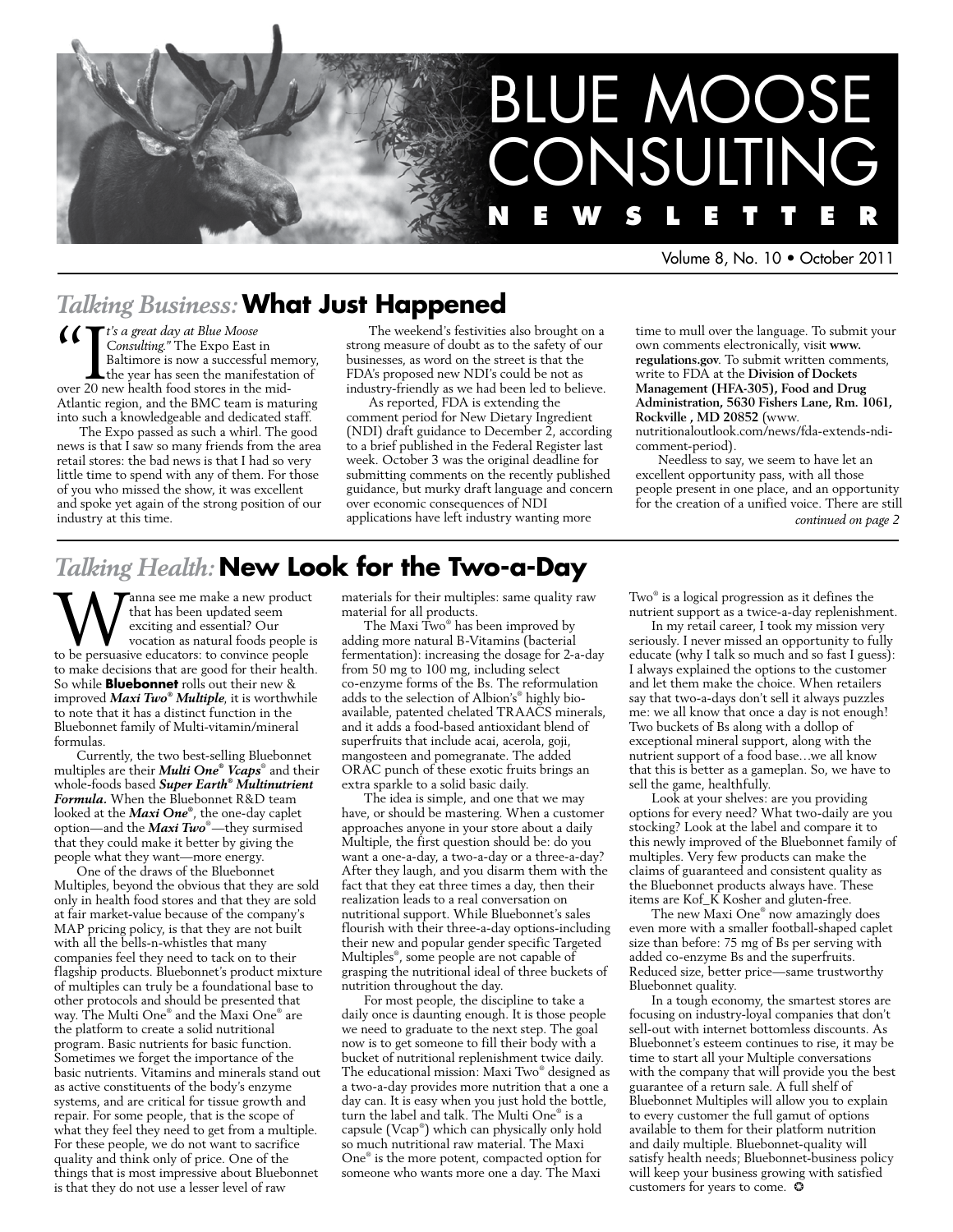too many unknowns to make a declarative statement on what this means. A few things are clear:

- • We could lose the ability to sell a fair amount of the nutritional products that currently make up our shelves: and this seems to be a real and present danger. Upwards of 10% of our industry could be affected, and that could be devastating—and the cost of everything would rise.
- • The politics on Capitol Hill are still uncertain. What is most critical is the upcoming election of Senator Orrin Hatch (R-UT) who is being challenged by Tea Party money. He is a current linchpin to the protection of our industry. The Senate is our protection (not the House or the President).
- • We have done little to cultivate a next generation of Congressional support beyond Hatch, who has a tremendous amount of our industry in the area where he hails from; and Senator Tom Harkin (D-IO) who supports our industry for the truths and realities of what we are.
- • This has nothing to do with the "Codex", and anyone who says that it does, or who says the sky is falling, is misinforming you and should be put on the outside of the trusted voices.
- • We need an organized voice right now, and you are critical in this process, as the communicator to your local communities and we do not need dissension, ego or arguing from the leading players who need to support a unified effort at this time.

At this point it is agreed upon that action needs to be withheld until the normal FDA comment process has been completed before any strategy be put into action in reaction to any decisions, should they be detrimental.

It is here worth stating a few important considerations:

- There are already people/groups espousing radical ideas and reactionary gameplans. I would recommend a wait and see approach, as no hysteria is necessary until we know what the decisions are.
- • Your stores trust you as the voice of reason. Keep it that way. Don't believe everything that everyone tells you at this point.

I do not know what will transpire in the next 90 days, but I will be watching closely and if you have questions, give me a call (202-236- 3735). Speak with measured assurance and confidence when consumers turn to you for advice, and know that we may need quick, immediate and intense action in the near future. If you "cry wolf" too soon, your later calls to action may not be taken seriously.

Things don't look rosy, but many people are working behind the scenes to keep the spirit of the 1994 DSHEA law as the law of the land. If this happens, we are much more secure than if we get into a series of misguided public relations disasters.

Let cooler heads prevail. This is a legislative process involving a governmental entity (no matter how you feel about that), and in the chess games of life one often does best by trying to understand the rules. Please stay informed. While my term on the NPA East recently ended, I am still involved, as they have been involved in advocacy enough to have earned your

## In Requiem Another fallen comrade

Few of you will know this person, he was a friend of mine from trade shows past who worked for our industry in the Chicago area. Jayson Mogilner started a brokerage called SellHealth after working with Carlson Labs for years. Jayson lost his battle to brain cancer this July, and I honor his life with this post and remembrances in prayer. I met Jayson through Bluebonnet Nutrition, and we talked many times about the struggles of starting a brokerage, and the other lines that we shared: Essential Formulas and Aloe Life.

The last time I saw Jayson I did not immediately recognize him when he tapped my shoulder at an Aloe Life dinner: his lovely hair was shaved off but his charming smile was still there with a warm hello. I said, *"see ya at the Show"* as I ran out the door afterwards. I thought I would.

How hard the facts of life, and how fast life flies by. I am thankful to Karen Masterson who spent heartfelt time on our monthly Aloe Life August sales meeting speaking first of Jayson then of the responsibility we each have to care for ourselves. She implored us to double-check our stressors; to know how well our own metabolism is working; to remember the importance of protein to the immune system. While we learned how aloe vera stimulates four different pathways of immune function, it was the shared tears upon hearing of Jayson's passing that was the tone of the call. Karen spoke of how brave Jayson was working the territory as he was sick to train someone new to replace him as the Chi-town health advocate. His parents, family and friends knew this nobleness in Jayson. He is survived by his wife Jamie and children Max and Aaron, of whom he often spoke fondly.

Jayson H. Mogilner *November 11, 1968 - July 20, 2011* Memorials to: The Northwestern Brain Tumor Institute, www.braintumorinstitute.org

I write this also in honor of the many friends who have fallen this year. With an extended family of over 700 stores, I often hear when a family member or member of the store's family passes. This past month included sadness for a few friends who also had tragic losses in their family, and the Expo gave me time to hug many friends who lost comrades and loved ones. As one friend shared—as one older staff person who always had time for me with conversation and smile dear Myrna, "I lost a friend and mentor."

We are all part of a larger family that has chosen a natural way of living. While our great successes should all be shared, our tears are also universal: when one of us is lost—even one of our family—it is cause for a moment of silence and prayers by all. [*with special unspoken love:* R.I.P. beloved Zane]



trust. I implore you at this critical time to join both the NPA and the NPA East. Insofar as leadership: it resides with you. Be wise, stay involved, and fight for your right to live a natural lifestyle.

As the NPA guides: *"We also have been coordinating with the other trade associations as they prepare their comments. It is very important that the industry present a consistent and strong voice to the FDA, to avoid giving the agency opportunities to divide us. NPA, the American Herbal Products Association, the Consumer Health Products Association, the Council for Responsible Nutrition, and the United Natural Products Alliance have all agreed to work together."*  (www.npainfo.org/clientuploads/publications/ MemberUpdates/ 2011/092711%20member%20 update%20ndi%20update.pdf )

The trade show is over, we roll our sleeves up as we do every year and humbly service our community to keep them well, and help when they get ill. The Expo is a blur in the rear-view mirror now: the road ahead is both unknown and deserving of our most close attention and focus. ❂

### **A Beautiful Thing**

Working the trade show floor is just another dimension of stress in the world of the broker, or the business employees of manufacturers at an Expo. While most do not have to fret about the bottom line costs that a retailer does, our livelihoods are more akin to a sports player: hired for what we can do now and always aware that our jobs are on the line if our numbers don't look good. A different kind of stress, one might say.

So, after a day of standing in place and smiling, some of the Blue Moose team moved "off-campus" to see friends in response to a rare invitation.

From the moment I entered the bar, I was smiling a gracious smile. The good people at MOMS (*My Organic Market)* led by their owner —organic foods enthusiast Scott Nash—had invited all the people who service their accounts to an inviting reception with free food and drink. It was not the excellent fare that pleased me so much; it was the intention. Personally, in my 30 years in this industry, this was a first for me: the retailer acknowledging with action the hard work that goes on by those in partnership with the retailer. I had a tofu-eating smile that I could not contain: the good cheer, and the chance to hang with some of my newest friends and some ageless industry veterans. I saddled up in the corner, after some fun reminiscing with Scott about the start of his venture which has grown today to a respectful seven stores in 23 years, with health store comrades Marc and Phil and Bini and Judy and Larry.

The most interesting part of the night was trying to remember, putting one and one together, whether I had actually met MOMS buyer Steve Geest long ago when I used to come pick up Walnut Acres boxes that were delivered to the garage of Beautiful Day when I worked for Cash Grocer. The memories: Organic Farms, Marc's Distributors, Cornucopia. I found a most unique happiness for those few hours, finding comfort not in the world of business competition but in the awareness that we are all in this world —of healing people naturally—together. Thank you Scott and MOMS for that most generous expression of gratitude: I am still smiling. **www.momsorganicmarket.com**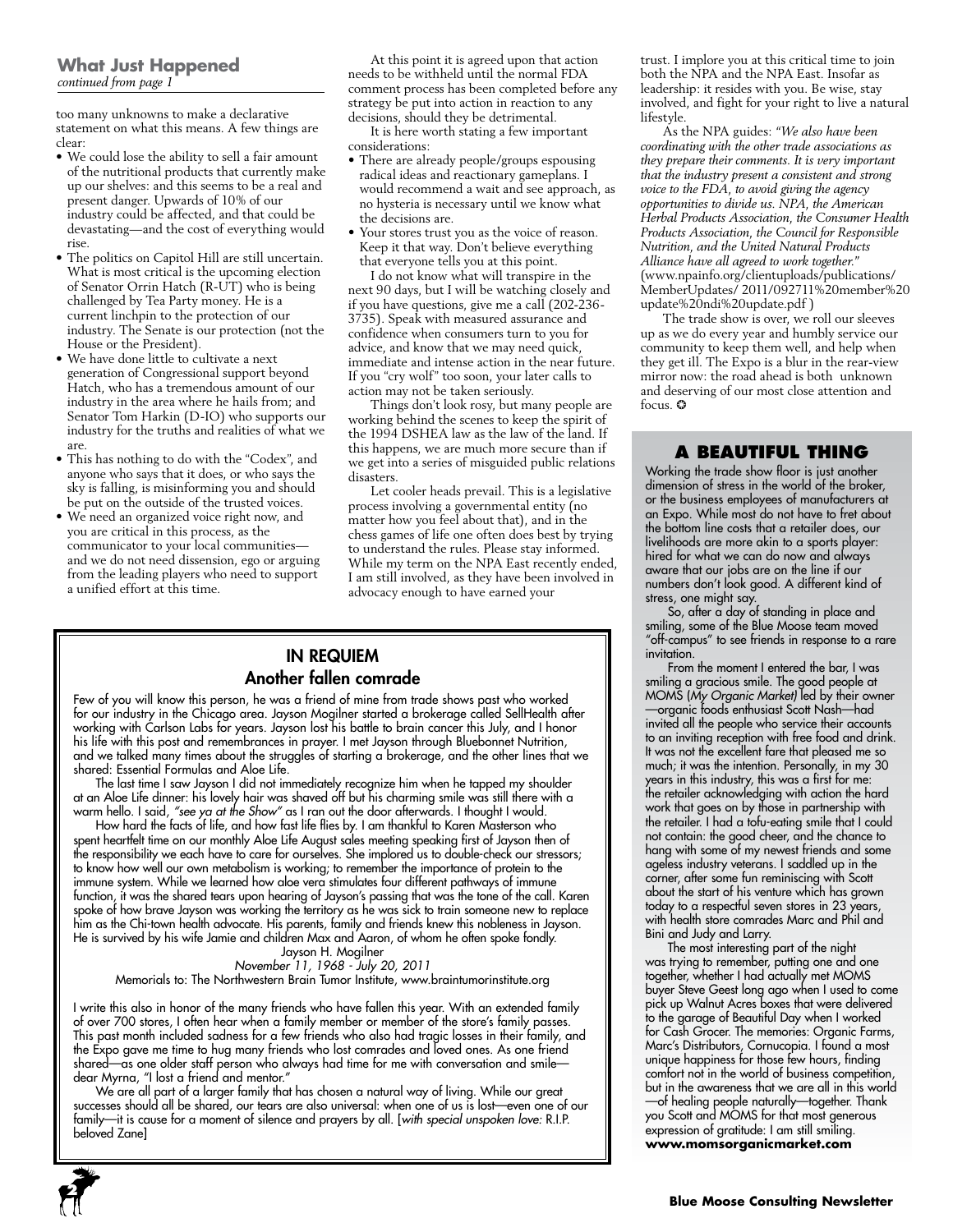

## **October Promotional Specials 20% OFF Direct Orders***, units of 3 ea.*

*Inflammation & Pain* • Feverfew liquid extract • Guggul liquid extract • Turmeric liquid extract • Flexible Joint™ compound • Turmeric/Chamomile compound ~~~~~~~~~~~~~~

### **Other Great Savings**

*Remember:* Winter Immune Promotion till Nov 30: anchor your winter herbal profits with America's leading liquid extract company. Save **20% OFF** with (22) best-selling Herb Pharm extracts. Ask your BMC rep for details, and send in the signed promo order form.

### **Flexible Joint™ Compound***—*

*Supports Health Function of the Joints\*:* Devil's Claw tuber, Sarsaparilla root, Stinging Nettle seeds and calyx, Burdock seed, Angelica root (Angelica archangelica), Prickly Ash bark. ~~~~~~~~~~~~~~

### Products with new name changes now shipping:

• Herbal Respiratory Relief (formerly Wild Cherry/Petasites) • Thyroid Calming Compound (formerly Bugleweed/Motherwort )

- Thyroid Lifter Compound (formerly Nettle/Bladderwrack)
- Pollen Defense Compound (formerly Eyebright/Nettle)
- Urinary System Support (formerly Goldenrod/Horsetail) • Fungus Fighter Compound (formerly Spilanthes/Usnea)

*\* This statement has not been evaluated by the FDA. It is not intended to diagnose, treat, cure, or prevent any disease.*



HERBAL HEALTHCARE

## *October Sales Promotions* **15% OFF**

## **Immune & Respiratory Support**

- ImmunoCare® 120 + 240 Vcaps®
	- RespiCare®
		- Andrographis\*
		- Guduchi\*

### **Organique by Himalaya**

• Soothing Lotus Flower LipCare

- Rejuvenating Body & Massage Oil
- Stress-free Body & Massage Oil
	- U-Knead–It Balm\*
		- i.e. Balm\*

• *all Shampoos:* Rejuvenating, Hydrating, and Volumizing Amla & Holy Basil Conditioner

*Two profitable words from Himalaya Herbal Healthcare in 2011: ask your BMC rep about "Super Deals."*

~~~~~~~~~~~~~~~~~ *Back in stock:* Bitter Melon + Holy Basil caplets

Ask your BMC rep for the new Himalaya Face Wash & Scrub Holders

\*Organic



## **Fall Festival of Wellness Promotion 3 + 1 per SKU Great Savings on these products through November 18th**

l-Lysine 500 mg Vcaps (3 sizes) 50, 100, 250 Vcaps NAC 500 mg Vcaps (3 sizes) 30, 60, 90 Vcaps New Formula Maxi One® Multiples Caplet with iron 3 Skus New Formula Maxi One® Multiples Caplet without iron 3 Skus New Formula Maxi Two® Multiples Caplet with iron 3 Skus New Formula Maxi Two® Multiples Caplet without iron 3 Skus Rainforest Animalz® Multiple Chewables all Skus Rainforest Animalz® Vitamin C Chewable – orange 90s Rainforest Animalz® Vitamin D3 400 IU chewable 90s Rainforest Animalz® Cal-Mag & Vit D-3 vanilla frosting 90s Rainforest Animalz® DHA 100 mg softchews natural fruit punch 90s Earthsweet® Chewable Vitamin D3 1000 IU tabs- raspberry 90s Liquid Vitamin D3 Drops 1000 IU – natural citrus flavor 1 fl oz Earthsweet® Chewable Vitamin C-500 mg tabs – orange 90 + 180 Vitamin C-1000 mg kosher 90 + 180 Vcaps Earthsweet™ Zinc 15 mg Lozenges – natural orange flavor 60s Cellular Active® CoQ10 Ubiquinol 100 mg softgels 30 + 60 Natural Omega-3 Icelandic Liquid Cod Liver Oil – lemon 8.5 fl. oz Natural Omega-3 Icelandic Cod Liver Oil softgels 90s Vegetarian Glucosamine PLUS MSM Vcaps – kosher 60 + 120 Vcaps Glucosamine Chondroitin Plus MSM 60, 120, 180 Vcaps Standardized Astragalus root extract Vcaps 60 + 120s Standardized Elderberry fruit extract Vcaps 60s Standardized Olive Leaf extract Vcaps 60 + 120s

Not represented by BMC in NJ Not represented by BMC in NJ, SC

## NORDIC® *October Promotional Sales Items* **20% OFF the following 9 items**  buy-in dates September 24 – October 23

- Ultimate Omega™ 120 ct [02790] Arctic-D™ Cod Liver Oil Lemon
- Ultimate Omega™ 8 oz [02793]
- Omega-3D™ 8 oz [02765]
- Complete Omega™ 16 oz
- [02274]
- Complete Omega-D™ 120 ct [02778]
- 16 oz [58781]
- Arctic-D™ Cod Liver Oil Orange 8 oz [54783]
- Omega 3, 6, 9 Jr.™ 4 oz. [01776]
- Ultimate Omega™ Fish Gels 60 [01797]

~~~~~~~~~~~~~~ *Omega-3 Nutrition is the most Vital Category in Supplements Nordic Naturals: Committed to Delivering the World's Safest, Most Effective Omega Oils™*

**NEW ITEMS** *normal new placement support applies*

- Ultimate Omega Xtra™ 60 softgels [01799]
- Ultimate Omega Xtra™ 4 oz [01805]
- Ultimate Omega Xtra™ 8 oz [01806]
- Omega Vision™ 60 ct [01840] (Re-name Ultimate DHA Eye, now w/FloraGlo Lutein.)
- Omega-3 Effervescent™ 7 ct [01900] (Now in stick packs)

Not represented by BMC in NJ, SC

- Omega-3 Effervescent™ 21 ct [01910] (Now in stick packs)
- Omega-3 Stix for Kids™ 7 ct [01635]
- Omega-3 Stix for Kids™ 30 ct [01637]
- Omega Fortify™ unflavored pdr. 7 ct [01643]
- Omega Fortify™ unflavored pdr. 30 ct [01646]

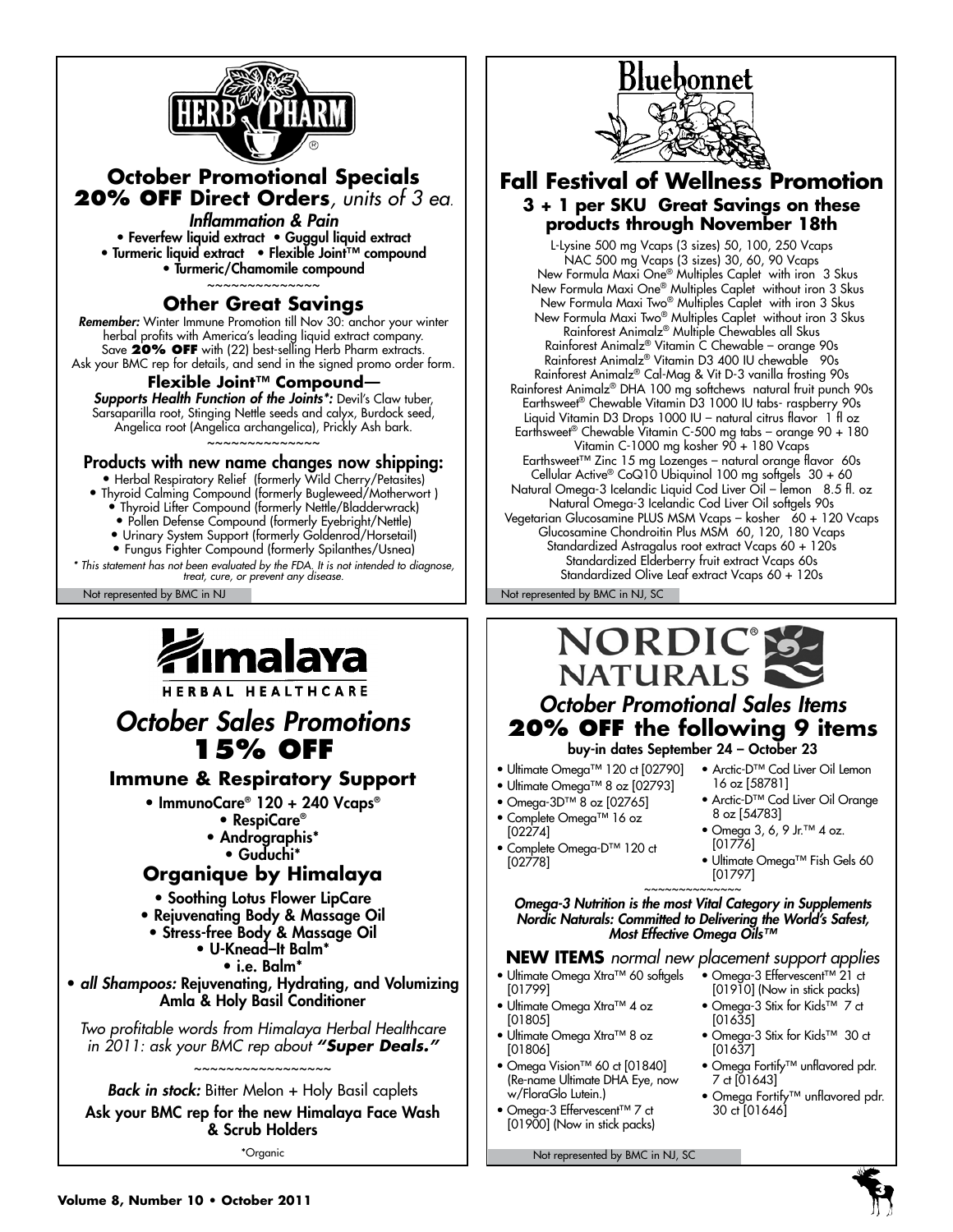*October Line Drive*

**10% OFF\*** *minimum order =12: mix & match*

**Juvo Original** 600 g

**Juvo Super Food** 360 g

**Juvo Slim** 600 g

**Juvo Raw Green Protein** 480 g

*Improving health by changing poor diet habits to healthy ones.*

\*not to be combined with any other deals.



## *Excellent time to stock up or promote an Olbas display*

**• Olbas Floor Displays 15% OI** Full line assortment, or"Custom Displays" **• Entire line open stock 10% OI**

PLUS 100 Olbas Consumer Samples in Handy Trial Display FREE With Each Floor or Counter Display Ordered!

Buy-in dates 10/1-10/31

### ~~~~~~~~~~~~~~ *Olbas® Herbal Remedies*

Olbas Oil Olbas Cough Syrup Olbas Pastilles Olbas Analgesic Salve Olbas Sugar-free Lozenges Olbas Herbal Bath Olbas Inhaler Olbas Instant Herbal Tea



*October Sales Promotion* **15% off Personal Gel 4 oz** 12 eaches

Personal Gel Lubricant is a silky nonstaining gel that is very healing to delicate tissues and works wonderfully for both active adults and menopausal women experiencing dryness. The Organic Aloe Vera, Calendula, Allantoin, Vitamins A,

E, D and Zinc are very soothing and are very effective in restoring a natural moisture balance. Does not contain strong scents or unnecessary manufacturing aids. Safe if ingested. Safe for Latex. Gel is not a spermicide or contraceptive

### Fiber Mate powder is now back in stock *Glass bottle. 2.5 oz bottle.*

Gluten & dairy free formula is free of psyllium, cascara, senna, oat, wheat bran, ground flax seeds (brittle on delicate tissues when ground) that can be irritating to the intestinal lining. Each serving of Fiber Mate is equal to 1/4 cup of green vegetables.

## wellinhand **ACTION REMEDIES**

**Topically Applied Herbal Answers** 

# *Bath Time!!!*

*natural, affordable, effective and available in your local health food store*

**10% OFF**

Direct orders only

## 20 oz. Seaweed baths for \$9.99 retail

Cold & Flu Bath With Lavender & Thyme

Kiddie Calmer Bath for a bed-time mind-set!



*Late Fall and Winter's Antidote* Introducing, a new 30 ct intro-size of

## **Dr Ohhira's Propolis PLUS®** Whole Health Synergy

combines a unique and consistently potent Brazilian Green Propolis with Astaxanthin, Flax Oil Omega-3s, complete probiotic support, and a mixed tocopherols/tocotrienol Vitamin E Complex.

200 chemical compounds have already been identified in the Brazilian Propolis including flavonoids, terpenoids, aromatic acids, alipathic alcohols, ethers and amino acids.

Minas Gerais green propolis contains remarkably high cinnamic acid derivatives (ie. Artepillin C), and has proven consistently more potent than other sources: hearty bees from a difficult environment producing a propolis that is organic, raw and powerful!

*Exceptional whole food antioxidant support and more…..*





*Finest Quality Hair, Body and Skincare Accessories*

## **Bath Time!**

Lakes and oceans are yesterday's summertime fun, and now people turn to their tubs for healthy soaks and relaxing  $"$ me-time $"$ .

### **Bass Brushes offers the Finest Bath Set Collection** *Surf the website or review the catalogue*

*with your BMC rep Imagine yourself a bath-time shopper or a person who could use a good relax*

### Bass Brushes offers SUPERIOR-quality, impressive and long-lasting:

Brushes, Exfoliating Tools, World-class Body Brushes, Sisal Brushes, Flower Sponges, Terrycloth Bath Pillows, Hair Towels, Nylon Scrub Gloves, Massage Mitts, Volcanic Rock for Feet/Elbows, Lotion Applicators,

Moisturizing Gloves, Loofahs, Foot Files, Bath/ Shower Sea Sponges, Facial Masks, Crystal Deodorants and more..

*Stores with well-stocked & smartly displayed Bath Collections have strong year-round sales* www.thehairdoccompany.com/products/ finestBathSetCollection

Not represented by BMC in NC, NJ, PA, SC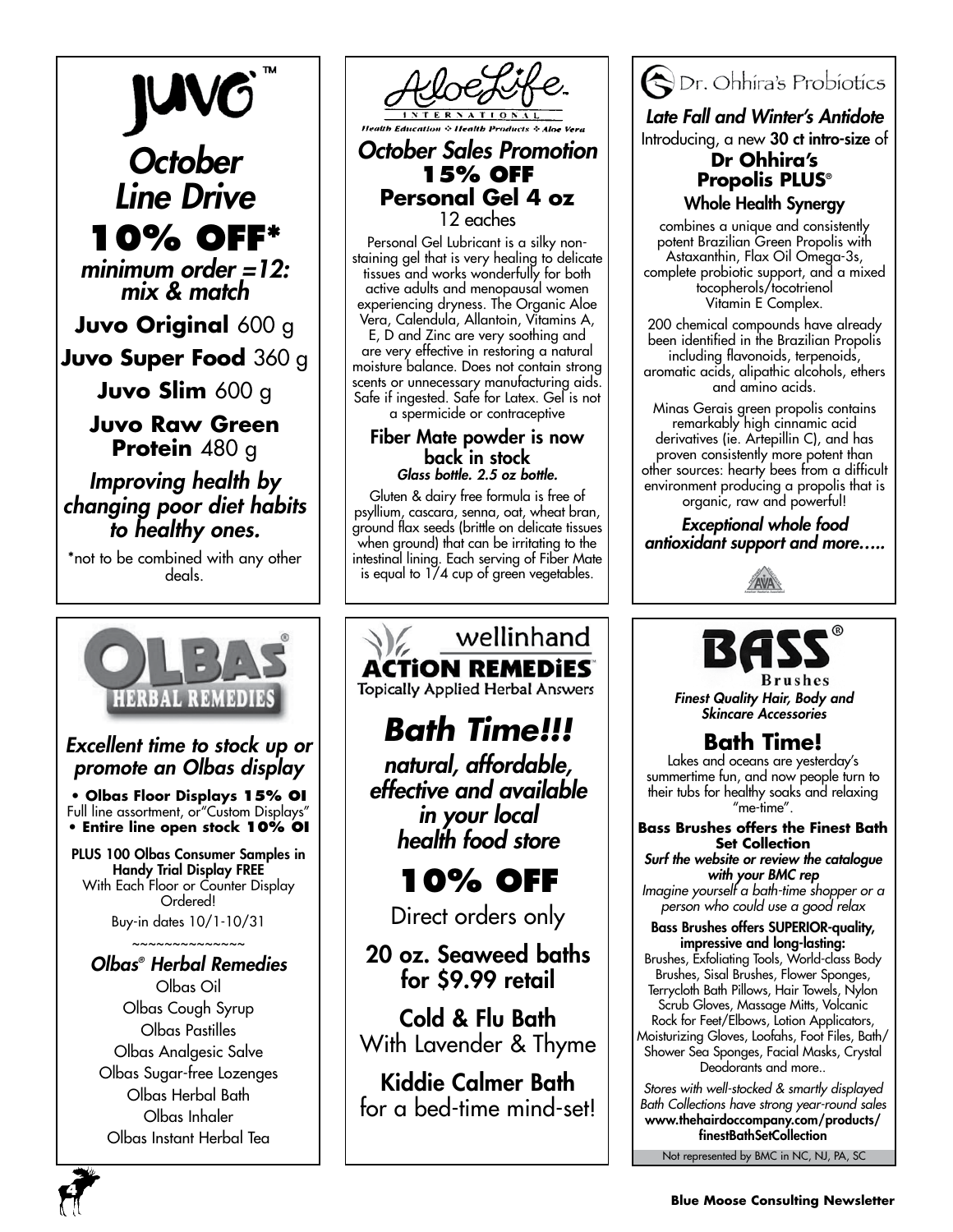

## immune **HEALTH BASICS** CLINICALLY PROVEN IMMUNE SUPPORT

## *The Best-selling SKU on sale now October Promotion* **15% OFF Wellmune WGP**®  **250 mg**

### "shape matters"

The United States Pharmacopeia (USP), in collaboration with Biothera, has developed the first official monograph for beta glucan from bakers yeast (Saccharomyces Cerevisiae), a natural food, beverage + dietary supplement ingredient widely recognized for its immune health benefits. The monograph was recently issued in the Third Supplement of the Seventh Edition of the Food Chemicals Codex, an internationally recognized compendium of standards for the purity and identity of food ingredients.

Biothera is a biotechnology company dedicated to improving immune health. The company manufactures Wellmune WGP® , a proprietary bakers yeast beta glucan

clinically proven to prime key immune cells that help keep the body healthy and vital.



These outstanding body washes—with softening botanical extracts, vitamin-rich plant oils, + Organic essential oils, can be used many ways:

saving money & the environment. Perfect as a gentle, cleansing shower gel, nourishing bath soak, and a smoothing and moisturizing shaving gel: this 3-in-1 has no added water: environmentally-friendly, concentrated and naturally preserving our most precious aqua resources! All this without artificial fragrance, artificial color, sodium lauryl sulfates,

or parabens! Your body will thank you for the best that nature has to offer. Very concentrated, a little goes a long way!

Ingredients include (essential oils different in products): Organic Coconut + Organic Olive Saponified Oils, Organic Jojoba Oil, Botanical Extracts of Organic Aloe + Rosemary, Vegetable Glycerin, Vegetable Gum, Organic Sweet Almond Oil, Organic Sunflower Oil, Organic Shea Butter, Herbal Infusion of Organic Calendula, Organic Green Tea Extract, Organic Hazelnut Oil, Organic and/or Wild Grown Essential Oils, Vitamin E VEGAN





**Nurturing Naturally Since 1987** 

## *October Promos:* **20% OFF**

on 6+ quantity per SKU of the following:

**Amalga Detox (N060)** Helps relieve the symptoms caused by toxic materials such as those found in amalgam fillings and other dental

restorations.

## **Caffeine Withdrawal (N040)**

Formulated for symptoms associated with caffeine use such as cravings, headache, irritability, restlessness and fatigue.

### **Hangover Help (N215)**

Formulated for symptoms associated with intoxication including nausea, dizziness, discomfort and headache.

## *Newton for Kids* **Kids Detoxifer (F001)**

Formulated to support liver and kidney functions and for symptoms associated with toxicity such as newborn jaundice, hypersensitivity and sluggish elimination.

Not represented by BMC in NC, SC



### *Natural-Immunogenics, makers of Sovereign Silver, has a special responsibility...*

to bring its new generation of colloids (appropriately called "hydrosols") to those who need it for their own health, as well as to those who attend upon the health of others.

Sovereign Silver® represents the most significant breakthrough in colloidal technology in the last 90 years. It is an omnipotent resource in the defense of health, one with which to confront the ever increasing immune challenges threatening man, even the whole of mankind.

2 oz. vertical spray 2 oz. fine mist 2 oz. dropper 4 oz. dropper 8 oz. dropper 16 oz. dropper *and the absolutely unique and amazing*

1 oz pump and 2 oz pump Homeopathic First Aid Gel

Not represented by BMC in NC, SC, NJ, eastern PA

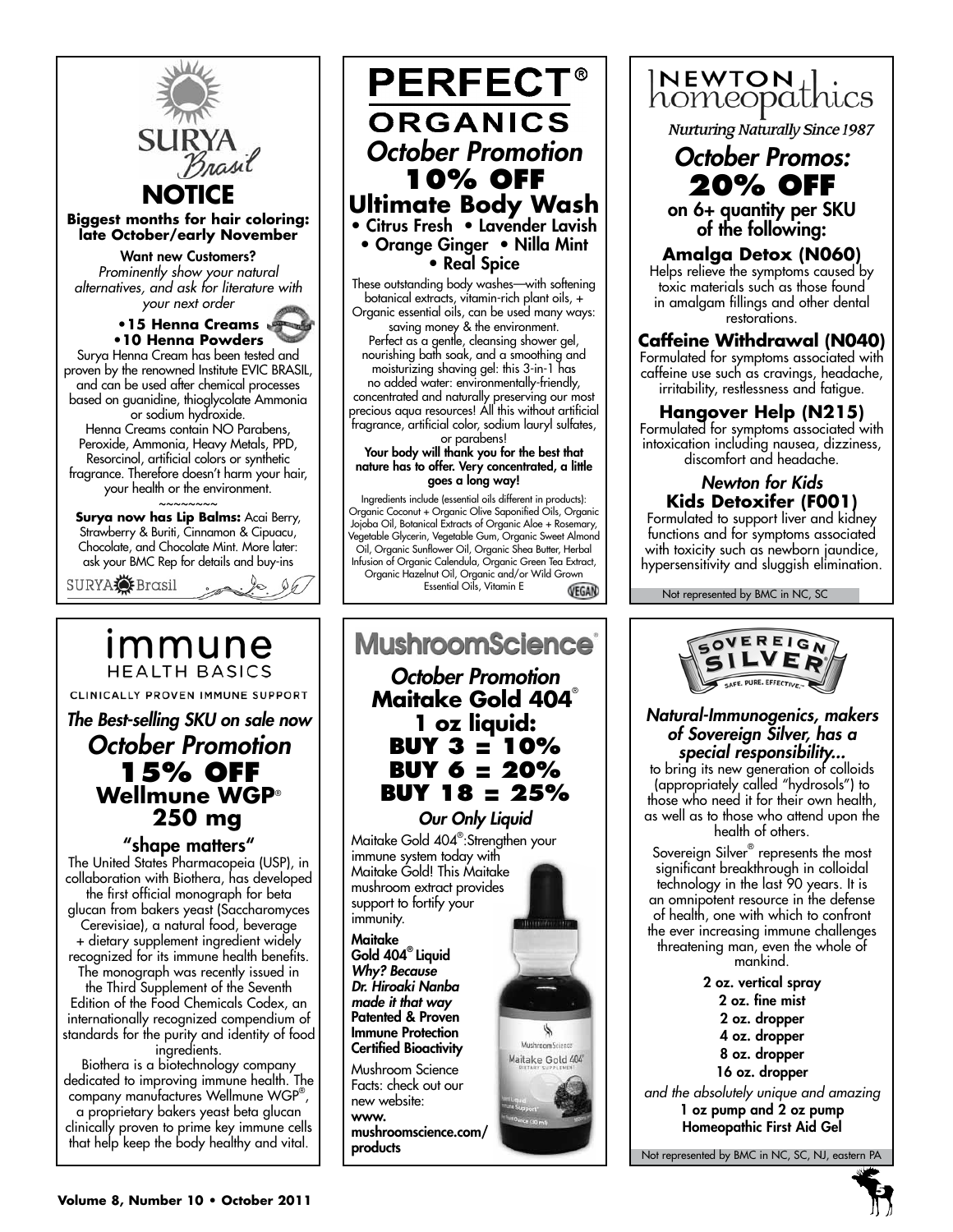

## *Lips will Love This* **25% October Line Drive**

## *Be a matchmaker: EcoLips & your community*

35 wonderful flavor matches

Including Organic varieties, SPFs, tinted lip balms, popular clip-strip options, Vegan Bee Free + Hemp options

*NEW* larger One World Balms, Medicinal + Energy options.

> Dagoba Chocolate and Honest-Kids co-branded products.

*EcoLips WILL bring loyal liplovers*

### *My Money & Advice are on Proven-and-Recognized Winners* **For me: Wellmune WGP***®* **Everyday and you are not stocking this products because……???**

**Biothera Collaborates with USP on First Monograph for Yeast Beta Glucan Biothera Analytical Methods Adopted for New Industry Standard**

EAGAN, MN — September 8, 2011 — The United States Pharmacopeia (USP), in collaboration with Biothera, has developed the 1st official monograph for beta glucan from bakers yeast (Saccharomyces Cerevisiae), a natural food, beverage and dietary supplement ingredient widely recognized for its immune health benefits.

The monograph was recently issued in the Third Supplement of the Seventh Edition of the Food Chemicals Codex, an internationally-recognized compendium of standards for the purity and identity of food ingredients. "Biothera is pleased to share its expertise in carbohydrate chemistry to help set the industry standard for characterizing and analyzing beta glucan from bakers yeast," said Rich Mueller, Biothera chief executive officer. "We are pleased the USP recognized the technical merit of our analytical methods, and validated and adopted our analytical methods as part of the new monograph," said Andy Magee, Ph.D., Biothera vice president of Chemistry.

The USP Expert Committee approved the proposed monographs after being published in *Pharmacopeial Forum* for public comment. USP sets standards for manufacturers to comply for products legally marketed in the U.S. These monographs address quality, identification, labeling, purity, and potency, among other tests. All beta glucans from bakers yeast must fulfill the requirements of the USP monographs, at a minimum. The monographs will facilitate FDA's determination of compliance of the marketed products

Biothera is a biotechnology company dedicated to improving immune health. The company's Healthcare Group is a leading provider of natural immune health ingredients for the functional food and beverage, dietary supplement, cosmetic and animal nutrition markets.

Biothera's flagship ingredient is **Wellmune WGP**, a unique food, beverage and supplement ingredient that is Generally Recognized as Safe (GRAS) under U.S. FDA regulations. It is also patented, Kosher, Halal, non-allergenic and GMO-free. The ingredient is recipient of an IFT Innovation Award and a Frost & Sullivan Excellence in Research Award. More information is available at www.wellmune.com.



**6**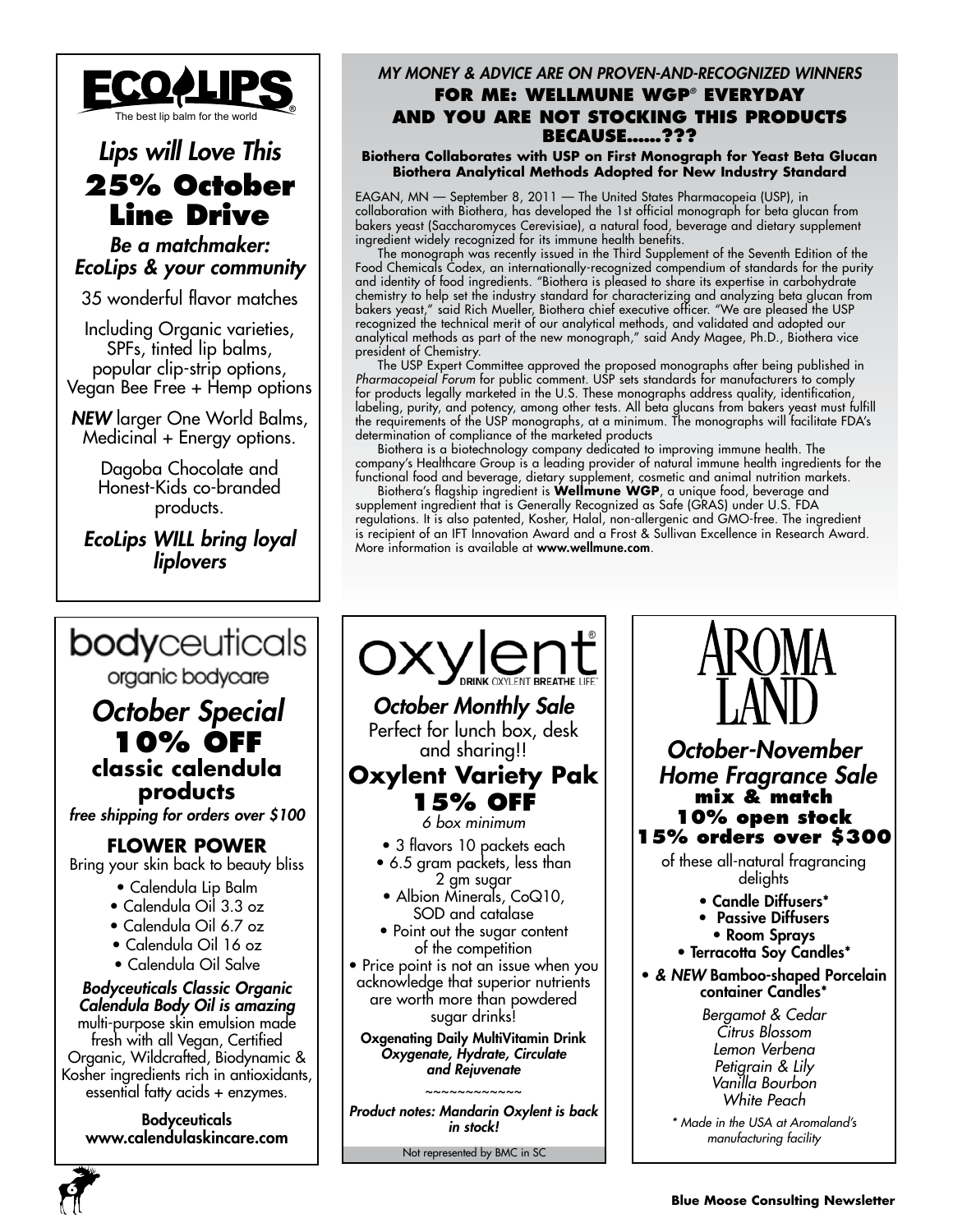## **Are You Experienced?**

The trade shows often exhaust people to the point of immune-weakness. Like many, after the grueling week of post-Expo, end of month, end of Quarter, I felt the beginnings of "something" this past Friday night. What to do? I certainly am blessed with a house filled the best natural stuff in the world. Now not recommending that anyone else do as I do, most of you will remember how I often "try something new" when illness appears, unwanted, at my door. This time, I decided to try my newest combination ever: and it worked.

With my trusty first choice **Herb Pharm** *Super Echinacea*™ and *Immunattack*™ staring at me from one of my bookshelves, I turned my health over to the new Herb Pharm *Goldenseal Vcaps*. I felt that this problem would become accelerated by a presence of excess mucous, and I had just been reminded as to how powerful and amazing the goldenseal plant was. My prescription was this and

**Newton Homeopathic** *Sick Stopper*: "Take daily during cold/flu season or use at first sign of acute illness. Helps relieve symptoms of common viral infections." Six (6) drops *three* 

### **"We Are health food people: Manufacturer spotlight"**

**Newton Homeopathics—A Cutting Edge Facility with Old World Appeal** By: Rachelle Pecovsky – Key Accounts Manager, Blue Moose Consulting

I consider this to be a special edition of "We Are Health Food People." Often in this section of the newsletter we have the pleasure of introducing you to the people that make Blue Moose Consulting what it is. From Sales & Education Reps to Demo Coordinators, to folks that work directly for the companies we represent, this column has been a forum for you to get to know the faces behind the names and hard work that goes into servicing and educating your stores. This month the introduction lends itself to a different arena. Ladies and Gentlemen, may I proudly introduce you to……Newton Homeopathics!

In my 4 years with Blue Moose Consulting, I have had the pleasure of personally visiting 5 of the companies I represent. In August of this year I was thrilled to add Newton Homeopathics to that list. As with all of my other visits to our manufacturers, I was quickly reminded that to hear a story is one thing, but to see a story is another experience entirely. This visit to Newton reinforced all that I already knew and loved about the company, and managed to elevate my appreciation for their efforts and processes. I am sure many of you can relate to the concept of hearing something many times over and in doing so, gaining a baseline appreciation for that thing. Then, if you are able to see that very same thing, with your own eyes, and experience it with your own emotion, your appreciation skyrockets to a whole new level. Such was my experience with Newton Homeopathics.

Immediately upon entering the facility, I was hit with an air of nostalgia and a mood that resonated kindness and welcoming. The reception area has a very personal touch, including a guest sign in book, framed photos of the "Newton Family", and a pair of comfy chairs. The walls of the hallway are adorned with scrapbooking style memorabilia documenting the history of the company and it's founder, Dr. Luc Chaltin. Within moments I was welcomed as a member of the Newton family and it made me think of the rare occasions I visit with extended family (never often enough!) and yet still fit in with an ease that is like that of sliding into a favorite pair of perfectly worn jeans. It was easy to see that this is a company committed to doing the right things: treating each other with kindness and respect, showing genuine care and concern for their customers (retailers and end users alike), instituting an employee recycle program, recycling all of their paper, and printing all of their own literature.

Ah, but do not let that "feel good" moment fool you! Behind the loving family atmosphere is a manufacturing facility that is state of the art. As soon as I stepped past the lobby I was suddenly face to face with the pristine and orderly C-GMP facility. Quality is paramount at Newton, and this is evident in both the facility and the processes; therein lies the paradox of modern manufacturing combined with old world quality fostered by the personal touch. Newton Homeopathics is an FDAregistered pharmaceutical manufacturing facility and prepares all of its remedies in strict accordance with the Homeopathic Pharmacopeia of the United States (HPUS), using only certified gluten-free organic alcohol and the highest quality herbs and medicinal substances. This line has recently been rebranded, boasting new labels, updated name changes on complexes, and a newly designed web site, all of which are completely FDA Compliant. All outgoing orders undergo a very thorough 4 step verification process, passing under the scrutinizing eye of 4 different people. (That's the technical part folks.)

Now flip the switch and really appreciate this next statement: All of the complexes and single remedies are made BY HAND. I have been told that so many times, but it was not until I actually saw it happening with my own eyes that I truly became impressed with this fact. In an age where almost everything we consume has been manufactured using a cold, lifeless piece of machinery, the staff at Newton Homeopathics uses the traditional technique of hand succussion for every single product they manufacture. I find this to be incredible! Stop for a moment and consider why this is important. With the making of homeopathic medicine, we are employing principles of quantum physics, including the transfer of energy. I can say with certainty that I would absolutely prefer to have my homeopathic remedies made by a person than a machine. I believe the love and care that goes into any handmade product is reflected in the end product by the transfer of positive energy. With this in mind, imagine what a treat it was to see the old world style of doing things by hand succussion while at the same time being surrounded by the stark contrast of a modern manufacturing facility. The women and men that work in the lab at Newton radiated a positive energy that was practically tangible. I am glad to know that the Homeopathic remedies I use on a regular basis have interacted with these wonderful people!

times a day was my experiment (as economical for the consumer as this commandeered free sample was to me).

Active Ingredients: Anthracinum, Influenzinum, Pyrogenium, Sinusitisinum 12x. Agaricus muscarius, Baptisia tinctoria, Bryonia alba, Bufo rana, Chelidonium majus, Eupatorium perfoliatum,Hepar sulphuris calcareum, Lachesis muta, Lycopodium clavatum, Nux vomica, Sulphur sublimatum, Thuja occidentalis 10x. Aconitum napellus, Echinacea angustifolia, Ginseng, Rhus toxicodendron, Sanguinaria canadensis 3x.

I upped my **Aloe Life** certified-organic aloe vera consumption from 1 oz to 8 oz a day, and increased my greens: gonna make an alkaline environment that no bug would find hospitable. Before bed, I finished the last of a leftover bottle of the famously-effective Herb *continued on page 8*

### **In the News**

*Natural Health is Synonymous with the Environment—Continue to be Energy Efficient in your Business* **Canadian Arctic nearly loses entire ice shelf**

By CHARMAINE NORONHA TORONTO (AP)—Two ice shelves that existed before Canada was settled by Europeans diminished significantly this summer, one nearly disappearing altogether, Canadian scientists say in new research.

The loss is important as a marker of global warming, returning the Canadian Arctic to conditions that date back thousands of years, scientists say. Floating icebergs that have broken free as a result pose a risk to offshore oil facilities and potentially to shipping lanes. The breaking apart of the ice shelves also reduces the environment that supports microbial life and changes the look of Canada 's coastline.

Luke Copland is an associate professor in the geography department at the University of Ottawa who co-authored the research. He said the Serson Ice Shelf shrank from 79.15 square miles to two remnant sections three years ago, and was further diminished this past summer.

Copland said the shelf went from a 16-square-mile floating glacier tongue to 9.65 square miles (25 square kilometers), and the second section from 13.51 square miles to 2 square miles (7 square kilometers), off Ellesmere Island's northern coastline.

 This past summer, Ward Hunt Ice Shelf's central area disintegrated into drifting ice masses, leaving two separate ice shelves measuring 87.65 and 28.75 square miles respectively, reduced from 131.7 square miles the previous year. "It has dramatically broken apart in two separate areas and there's nothing in between now but water," said Copland. Copland said those two losses are significant, especially since the Ward Hunt Ice Shelf has always been the biggest, the farthest north and the one scientists thought might have been the most stable. http://hosted.ap.org/dynamic/stories/C/ CN\_CANADA\_ARCTIC\_ICE?SITE=KYWAM&S ECTION=HOME&TEMPLATE=DEFAULT